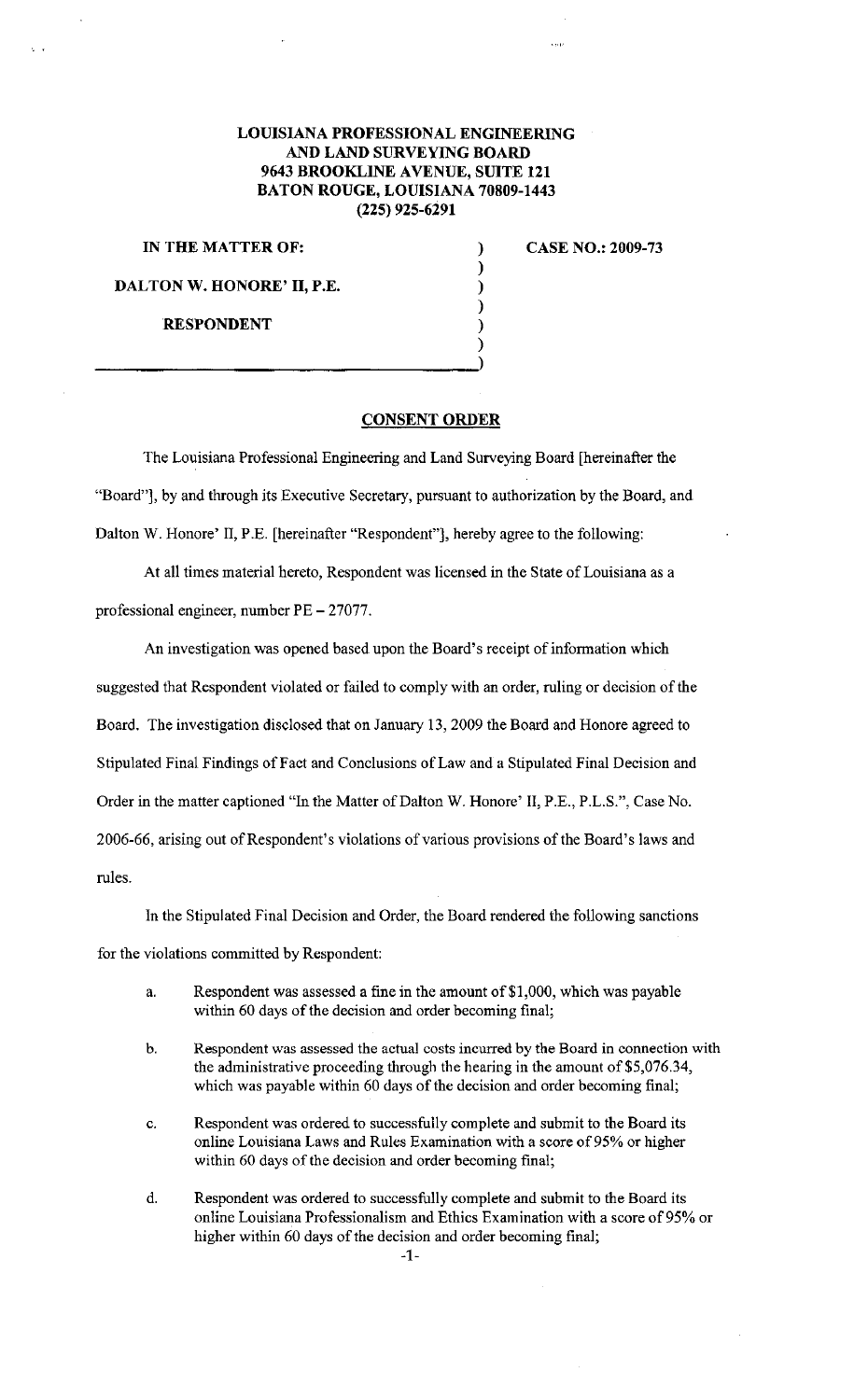- e. Respondent was ordered to successfully complete and submit to the Board its online Louisiana Minimum Standards Examination with a score of 90% or higher within 60 days of the decision and order becoming final;
- f. Respondent was ordered to, within 90 days of the decision and order becoming final, have a licensed Louisiana professional land surveyor correct the noted minimum standards violations on the ground and on a corrected survey plat, record the corrected survey plat in the St. Helena Parish public records, provide the corrected survey plat to his client, and provide satisfactory evidence of the accomplishment of these requirements to the Board;
- g. In the event that Respondent failed to comply with any part of the decision and order, his professional land surveyor license, number PLS-4891, would be automatically revoked; and
- h. A summary of the administrative proceeding would be published in the official journal of the Board, and reported to the National Council of Examiners for Engineering and Surveying, identifying Respondent by name.

Thereafter, Respondent failed to pay the fine or cost assessment and failed to provide to the Board satisfactory evidence that (a) a licensed Louisiana professional land surveyor had corrected the noted minimum standards violations on the ground and on a corrected survey plat and (b) the corrected survey plat had been recorded in the St. Helena Parish public records and provided to Respondent's client. Additionally, Respondent failed to successfully complete and submit to the Board on a timely basis the online Louisiana Laws and Rules Examination, online Louisiana Professionalism and Ethics Examination and online Louisiana Minimum Standards Examination. For these reasons, Respondent's professional land surveyor license, number PLS-4891, was subsequently automatically revoked.

On August 27, 2009, the Board filed a Petition to Make Administrative Decision

Executory in the matter captioned "Louisiana Professional Engineering and Land Surveying Board vs. Dalton W. Honore' II" in the 19<sup>th</sup> Judicial District Court, Parish of East Baton Rouge, State of Louisiana. In that lawsuit the Board requested that the Court recognize the finality of the Board' Stipulated Final Decision and Order of January 13, 2009 and make same executory in the form of a judgment in the amount of \$6,076.34 plus legal interest and costs.

On October 8, 2009, the Court rendered a Judgment in favor of the Board and against Respondent in the amount of \$6,076.34 plus legal interest and costs. The Board subsequently filed a Petition for Garnishment in the matter, seeking to garnish Respondent's wages from URS Corporation to satisfy the Judgment. Thereafter, the Board began receiving garnishment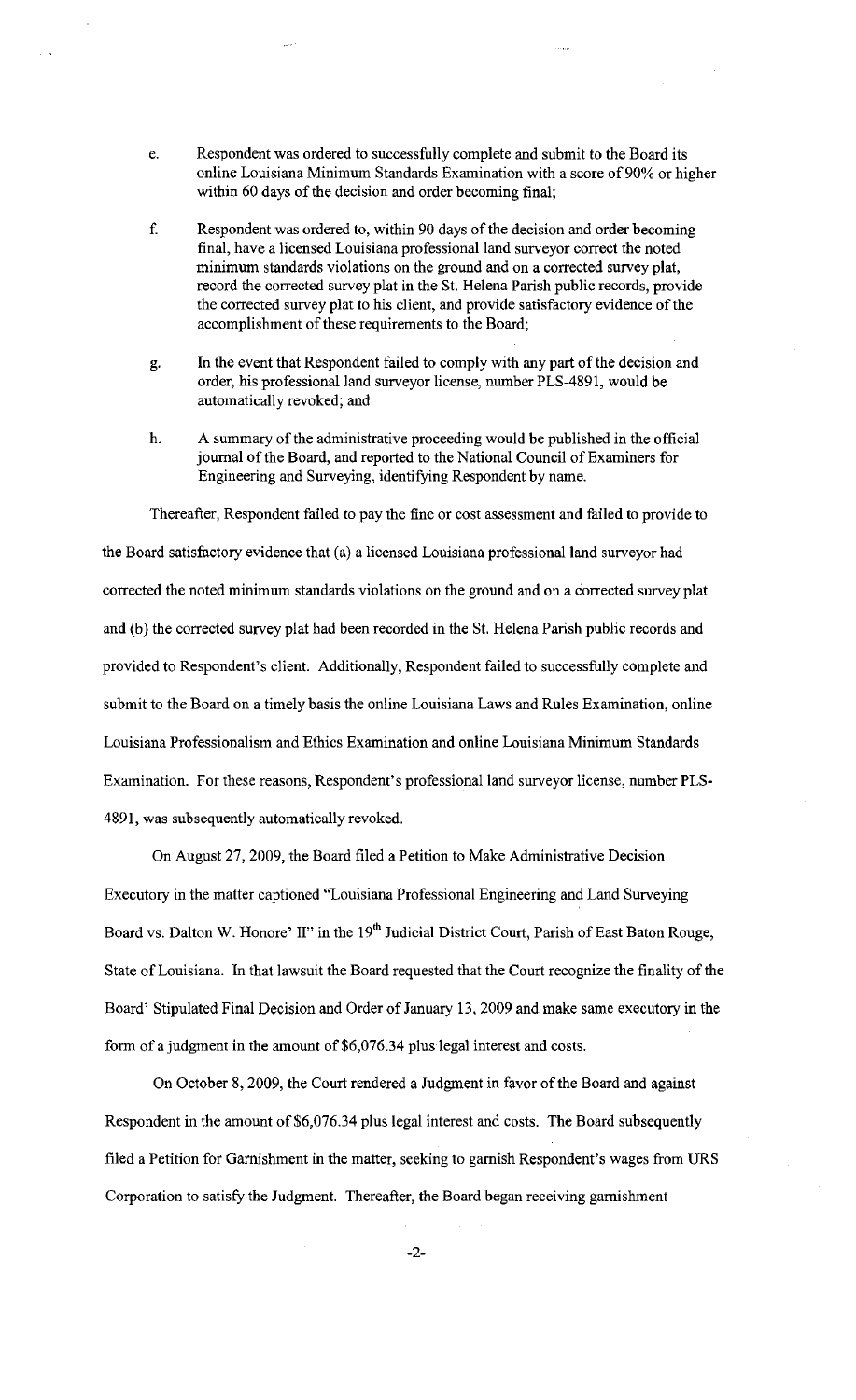payments from URS Corporation and in March 2010 received a check from Respondent's attorney to pay off the balance of the Judgment.

To date, Respondent has still not provided to the Board satisfactory evidence that (a) a licensed Louisiana professional land surveyor has corrected the noted minimum standards violations on the ground and on a corrected survey plat and (b) the corrected survey plat has been recorded in the St. Helena Parish public records and provided to Respondent's client. Additionally, to date Respondent has still not successfully completed and submitted to the Board the online Louisiana Laws and Rules Examination, online Louisiana Professionalism and Ethics Examination and online Louisiana Minimum Standards Examination.

La. R.S. 37:698(A)(19) prohibits licensees from violating or failing to comply with any order, ruling or decision of the Board. La. R.S. 37:698(H) permits the Board to take disciplinary action against persons who violate La. R.S. 37:698(A)(19), upon a finding of guilt following the preferral of charges, notice and hearing and a majority vote of its entire membership authorized to participate in the proceeding. La. R.S. 37:698(A)(19) and 37:698(H) were in effect at all times material hereto.

It is undisputed that Respondent has violated or failed to comply with the Board's Stipulated Final Decision and Order of January 13, 2009.

By letter dated July 1, 2010 the Board gave notice to Respondent that it was considering the preferral of charges against Respondent on the grounds that he may have violated La. R.S.  $37:698(A)(19)$ , relative to a violation of or noncompliance with any order, ruling or decision of the Board.

Wishing to dispense with the need for further disciplinary action and to conclude the instant proceeding without further delay and expense, for the purpose of this proceeding only, Respondent and the Board do hereby enter into this Consent Order, in which Respondent of his own free will consents to the issuance of a Consent Order by the Board, wherein Respondent agrees to (a) the immediate suspension of his Louisiana professional engineer license, number PE - 27077, until such time as he fully complies with the Board's Stipulated Final Decision and Order of January 13, 2009 in connection with Case No. 2006-66, and (b) the publishing of this Consent Order on the Board's website and a summary of this matter in the Board's official journal, the Louisiana Engineer and Surveyor Journal, and the reporting of this matter to the

-3-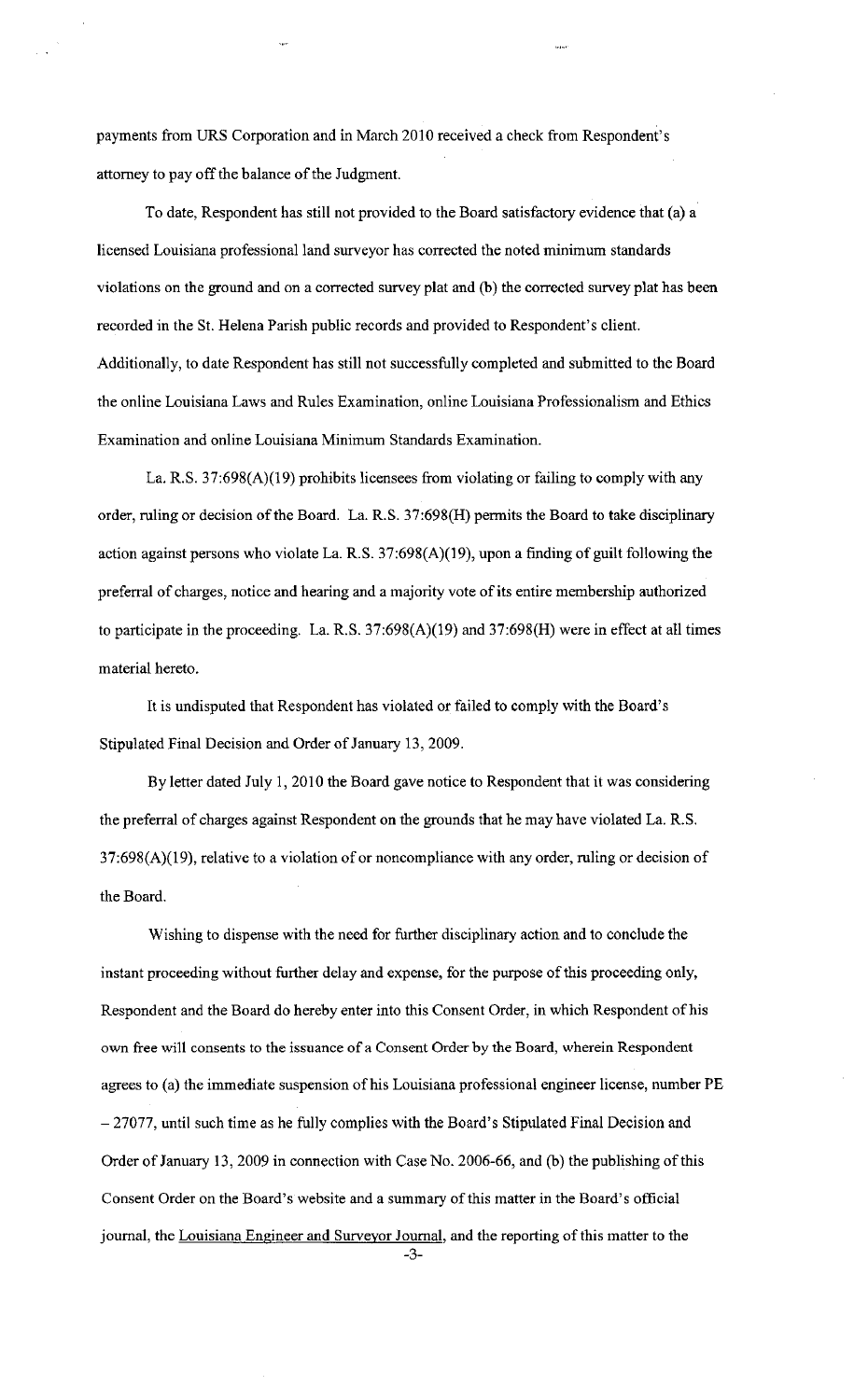National Council of Examiners for Engineering and Surveying (NCEES), identifying Respondent by name.

Respondent admits to violations of the referenced laws and/or rules regarding the violation of or noncompliance with an order, ruling or decision of the Board. Respondent acknowledges awareness of said laws and/or rules and states that he will comply with all applicable laws and rules henceforth. Respondent has been advised of his right to be represented by counsel before the Board and/or to appear at any hearing personally or by counsel and present witnesses and evidence in his own behalf, and he hereby waives this right and his right to appeal; and he states affirmatively that he has been afforded all administrative remedies due him under the law.

Therefore, in consideration of the foregoing and by his signing this Consent Order, Respondent does hereby waive his right to a hearing before the Board, to the presenting of evidence and witnesses in his behalf, to Findings of Fact and Conclusions of Law in this case, and to judicial review of this Consent Order.

Respondent hereby represents (a) that he fully understands the meaning and intent of this Consent Order, including but not limited to its final and binding effect, (b) that he has voluntarily entered into this Consent Order and that no other promise or agreement of any kind has been made to or with him by any person whatsoever to cause the execution of this instrument and (c) that the sanctions set forth in this Consent Order do not prevent the Board from taking further disciplinary or enforcement action against Respondent on matters not specifically addressed in this Consent Order.

WHEREFORE, the Louisiana Professional Engineering and Land Surveying Board and Respondent agree that:

1. Respondent's Louisiana professional engineer license, number PE - 27077, is hereby immediately suspended until such time as he fully complies with the Board's Stipulated Final Decision and Order of January 13, 2009 in connection with Case No. 2006-66; and

2. This Consent Order shall be published on the Board's website and a summary of this matter shall be printed in the official journal of the Board, the Louisiana Engineer and Surveyor Journal, and reported to the National Council of Examiners for Engineering and Surveying (NCEES), identifying Respondent by name; and

-4-